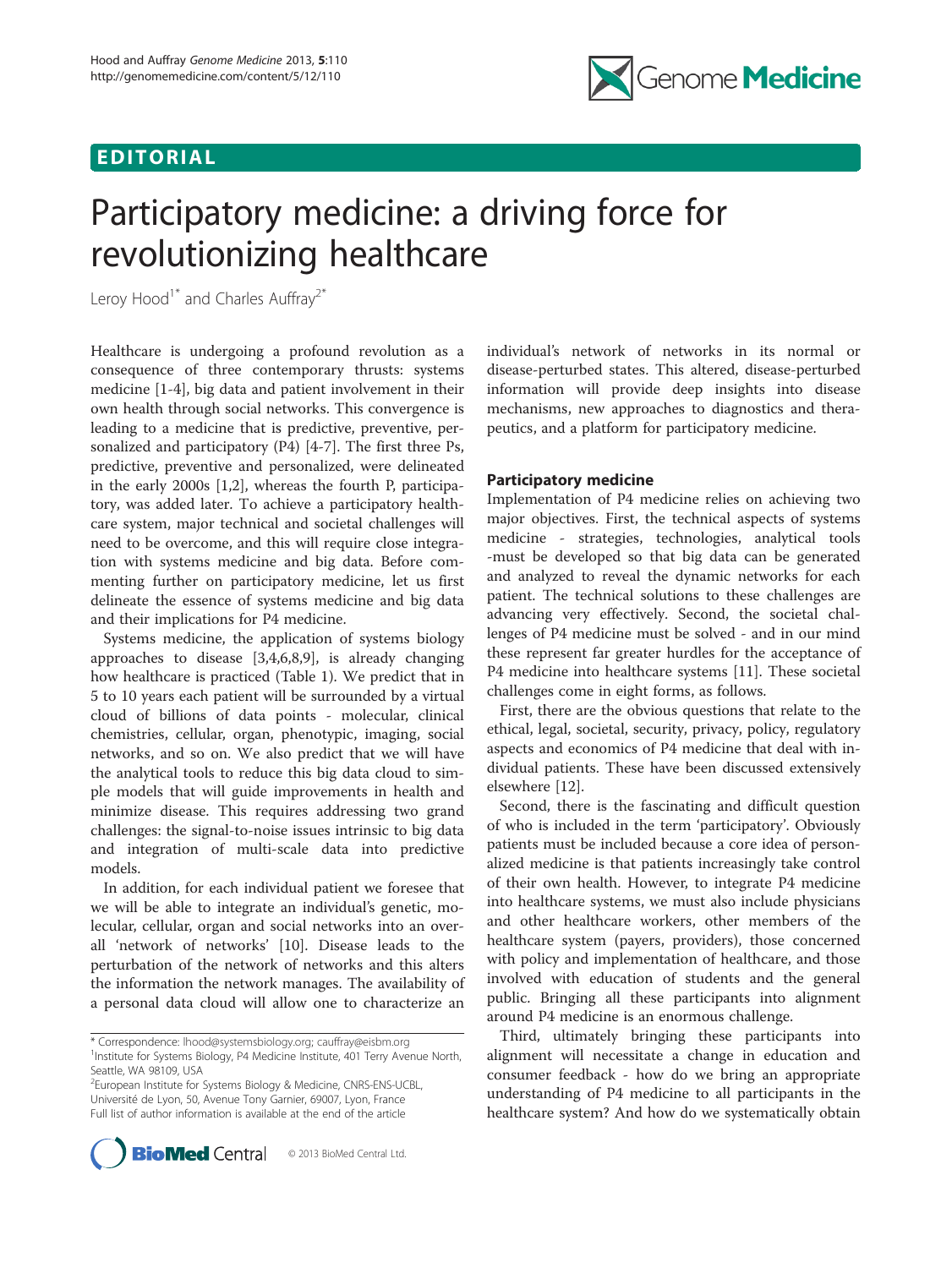### <span id="page-1-0"></span>Table 1 How systems medicine is transforming healthcare

| <b>Systems medicine</b>                                                                                                                                                                                            | Healthcare outcome                                                                                                                                                                      |
|--------------------------------------------------------------------------------------------------------------------------------------------------------------------------------------------------------------------|-----------------------------------------------------------------------------------------------------------------------------------------------------------------------------------------|
| Provides fundamental insights into dynamic disease-perturbed networks<br>in model organisms                                                                                                                        | Enables mechanistic insights, diagnosis, therapy and prevention for the<br>individual patient                                                                                           |
| Pioneers family genome sequencing, identifying disease genes<br>inexpensively and effectively                                                                                                                      | Identifies disease, wellness and drug-intolerant gene products. Identifies<br>individuals who have any one or more of 300 actionable gene variants                                      |
| Transforms blood into a window to distinguish health from disease                                                                                                                                                  | Disease diagnostics, assesses drug toxicity and wellness; examples include<br>lung cancer, post-traumatic stress disorder (PTSD), liver toxicity and<br>hepatitis                       |
| Stratifies diseases into their distinct subtypes                                                                                                                                                                   | For selecting specific and effective drugs for each subtype                                                                                                                             |
| Stratifies patients - drug adverse reactions, modifier genes to disease<br>mechanisms, for example early and late onset of Huntington's disease,<br>variant genes that increase mercury susceptibility in children | Stratifies patients for appropriate treatments                                                                                                                                          |
| Permits a multi-organ approach to the study of disease                                                                                                                                                             | Unravels the complexity of the individual patient's disease and how a<br>single disease affects multiple organs                                                                         |
| Enables new computational approaches to pioneering drug reuse and<br>drug target discovery                                                                                                                         | Re-engineers disease-perturbed networks to normalcy with drugs and re-<br>purpose drugs. Faster and cheaper to develop drugs that prevent net-<br>works from becoming disease-perturbed |
| Focuses on wellness                                                                                                                                                                                                | Wellness is a driver for P4 medicine of the future                                                                                                                                      |
| Creates large-scale, multiparameter, Framingham-like clinical trials to per-<br>mit the longitudinal analyses of disease or wellness states                                                                        | These studies will provide insights into early disease mechanisms and will<br>provide new approaches to diagnosis and therapy                                                           |

their feedback for guidance in developing new wellness products and services? Our feeling is that these enormous challenges can only be solved by employing powerful IT tools, such as the massive online open courses that are transforming the practice of higher education, bringing it within reach of much larger numbers of individuals [[13\]](#page-2-0). Indeed, we submit that the IT for healthcare of the future should include the means for educating all participants.

Fourth, it is essential to educate patients regarding the value of their data and how it can advance biomedical science without injury to them. A key to the continuous improvement of P4 medicine is the ongoing mining of the personal data clouds of billions of individuals. For this will allow rapid progress in our understanding of the complexities of disease and wellness - and profoundly change healthcare. Hence after appropriate deidentification, it is essential that each patient's data cloud be available for mining for the predictive medicine of the future. The narrow and restrictive institutional ethical review board policies of today must be replaced with open access to data for qualified professionals - with appropriate protection for the individual.

Fifth, patient (consumer)-activated social networks will play several important roles in assuring that patients will be empowered to participate actively in P4 medicine. Several such networks are already changing medicine, and one example is the 'quantified self' networks that have now spread widely in the United States. Individuals in these networks use digital devices to measure their own physical parameters (weight, pulse, respiration, quality of sleep, stress, and so on) and use them to

optimize health [[14,](#page-2-0)[15\]](#page-3-0). There are also many diseaseoriented social networks (for example, PatientsLikeMe, Breast Cancer Alliance, Multiple Myeloma Research Foundation) that are already beginning to alter how clinical trials are carried out [\[5](#page-2-0)]. These social networks illustrate that healthcare and wellness can move away from hospitals and into foundations and even the home. This decentralization of medicine is an important aspect of the emerging P4 medicine focus on wellness.

Sixth, our view is that patient-activated social networks will be one of the most powerful forces in driving the acceptance of P4 medicine. Already patients are beginning to question whether they want to have physicians who do not know anything about their genomes, or nutrition or wellness. Patients are beginning to move to more recently trained physicians knowledgeable of the new technologies and strategies that are transforming the practice of medicine. A challenging question is how to generate the patient-activated social networks that will trigger the healthcare systems to accept P4 medicine.

Seventh, it is clear that the participatory aspect of P4 medicine is extremely dependent upon first class IT for healthcare capable of managing and integrating millions to billions of personal data clouds - that is aggregating, mining, integrating them and finally producing models for each patient that are predictive and actionable - thus defining the future architecture of P4 medicine. In addition, it is essential that there be a 'trusted third party site' that contains up-to-date and accurate information on systems medicine and P4 medicine. Too often patients come to their physicians with incorrect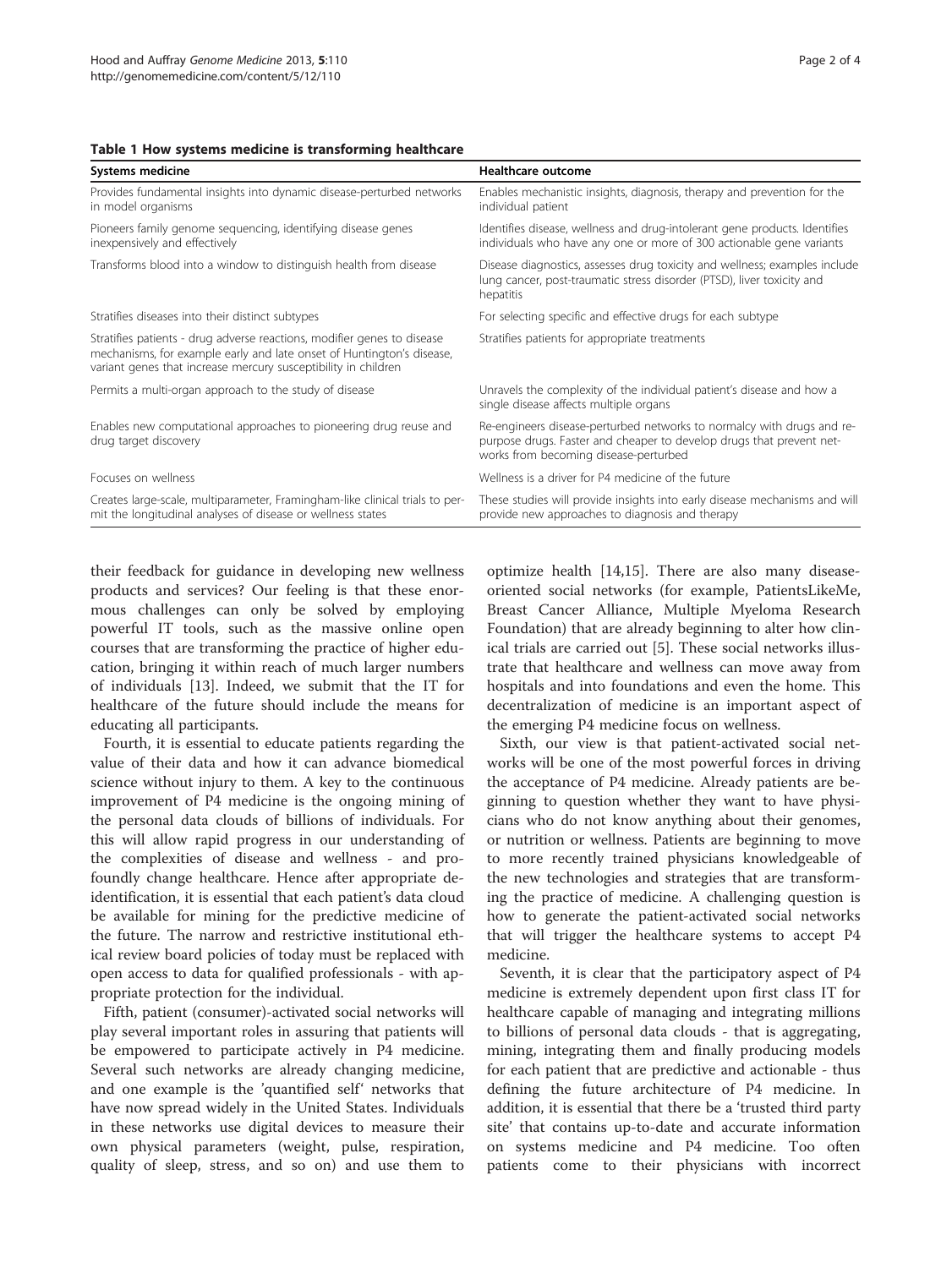<span id="page-2-0"></span>information that has been obtained from the Internet. There needs to be an accurate and trusted source of information - for patients, physicians and healthcare workers.

Eighth, it is clear that if the information from patient data clouds is to be used effectively to optimize their wellness and minimize disease, there needs to be a trusted interpreter of these data clouds for each patient. It is our view that a new healthcare professional, which we term a healthcare and wellness coach, will need to be created who can look at the patient's data cloud and present it to them in a way that encourages them to use their data to improve their health. We believe that nursing and general medical practice would be an ideal starting background from which to train such individuals.

# The way forward

To take P4 medicine forward, we can learn from our experience of implementing systems medicine [\[16\]](#page-3-0). We believe that there are several paths forward.

First, we can create P4 pilot programs that recruit large numbers of patients to use the principles of P4 medicine. At the Institute for Systems Biology (ISB) and the European Institute for Systems Biology and Medicine (EISBM), we are in the process of initiating such pilot programs focused on wellness - with many measurements made over an extended time period of 10 to 20 years. These pilot programs will demonstrate the power of P4 medicine to study wellness and wellness-todisease transitions while at the same time empowering patients and engaging all healthcare system stakeholders. For these programs, we need to develop an appropriate IT framework, learn to train healthcare and wellness coaches, create effective and integrated data generation platforms and pioneer the analytical tools that will allow the creation of predictive and actionable models for each participant's data cloud. Wellness pilot projects are thus ideal to join patients, physicians, consumers and other people within the healthcare system.

Second, we suggest creating an Institute for Systems Medicine at medical schools or academic healthcare institutions as a powerful way to bring the principles of P4 medicine to medical research, training and practice. Such an endeavor is an expensive but a transformational opportunity. ISB has pioneered the creation of such an institute at the University of Luxembourg (the Luxembourg Center for Systems Biomedicine) with great success.

Finally, one of the most powerful ways to push forward the P4 agenda is to create effective patient (consumer)-activated networks, initially in the context of wellness pilot programs.

# Coda

The coming revolution in medicine is with us already [6,12]. Several terms have been coined for this paradigm change in healthcare - personalized medicine, precision medicine and P4 medicine (systems medicine). Personalized medicine alone does not delineate important additional features of this revolution - the predictive, preventive and participatory aspects. Precision medicine is a poor term as big data - a central feature of P4 medicine - is not (yet) precise. There are enormous signal-tonoise ratio challenges. Moreover, precision medicine does not properly describe any of the four central features of the new medicine. We thus prefer the term P4 medicine because it captures the essence of this paradigm change - especially the participatory aspect that we have discussed here and see as central to moving forward with the revolution in healthcare and wellness. Let us emphasize again in concluding that we see patient (consumer)-activated social networks as one of the principle driving forces for the acceptance of P4 medicine into the healthcare system. The challenge is how to generate effective patient-activated social networks centered on the requirements and opportunities of P4 medicine [[17\]](#page-3-0).

#### Competing interests

The authors declare that they have no competing interests.

## Published: 23 December 2013

#### References

- 1. Hood L, Heath JR, Phelps ME, Lin B: Systems biology and new technologies enable predictive and preventative medicine. Science 2004, 306:640–643.
- 2. Weston AD, Hood L: Systems biology, proteomics, and the future of health care: toward predictive, preventative, and personalized medicine. J Proteome Res 2004, 3:179–196.
- 3. Auffray C, Chen Z, Hood L: Systems medicine: the future of medical genomics and healthcare. Genome Med 2009, 1:2.
- 4. Hood L, Flores MN: A personal view on systems medicine and the emergence of proactive P4 medicine: predictive, preventive, personalized and participatory. Nat Biotechnol 2012, 29:613–624.
- 5. Hood L, Friend SH: Predictive, personalized, preventive, participative (P4) cancer medicine. Nat Rev Clin Oncol 2011, 8:184–187.
- 6. Hood L, Balling R, Auffray C: Revolutionizing medicine in the 21st century through systems approaches. Biotechnol J 2012, 7:992–1001.
- 7. Sobradillo P, Pozo F, Agustí A: P4 medicine: the future around the corner. Arch Bronconeumol 2011, 47:35–40.
- 8. Nicholson JK: Global systems biology, personalized medicine and molecular epidemiology. Mol Syst Biol 2006, 2:52.
- 9. Loscalzo J, Barabasi AL: Systems biology and the future of medicine. Wiley Interdiscip Rev Syst Biol Med 2011, 3:619–627.
- 10. Goh KI, Cusick ME, Valle D, Childs B, Vidal M, Barabasi AL: The human disease network. Proc Natl Acad Sci U S A 2007, 104:8685–8690.
- 11. Kitano H, Ghosh S, Matsuoka Y: Social engineering for virtual 'big science' in systems biology. Nat Chem Biol 2011, 7:23–326.
- 12. Flores M, Glusman G, Brogaard K, Price ND, Hood L: P4 medicine: how systems medicine will transform the healthcare sector and society. Personalized Med 2013, 10:565–576.
- 13. Milgrom H, Tran ZV: The rise of health information technology. Curr Opin Allergy Clin Immunol 2010, 10:178–180.
- 14. Smarr L: Quantifying your body: a how-to guide from a systems biology perspective. Biotechnol J 2012, 7:980–991.